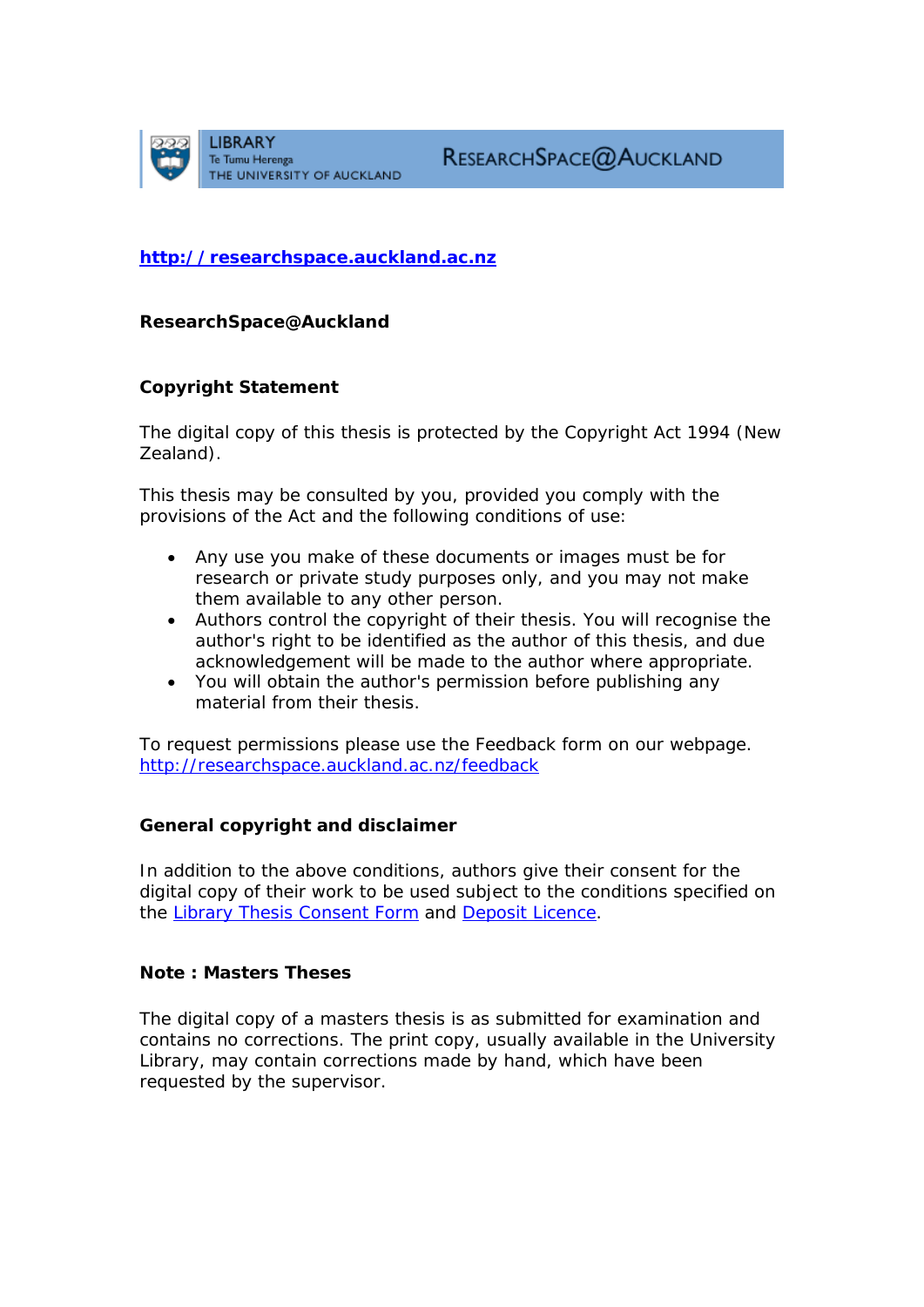# Wine yeasts of New Zealand

# An investigation into their distribution, contribution to Sauvignon Blanc aroma and interaction in co-ferments

### Nicole Anfang

A thesis submitted in fulfillment of the requirements for the degree of Doctor of Philosophy in Biological Sciences

The University of Auckland, 1<sup>st</sup> July 2010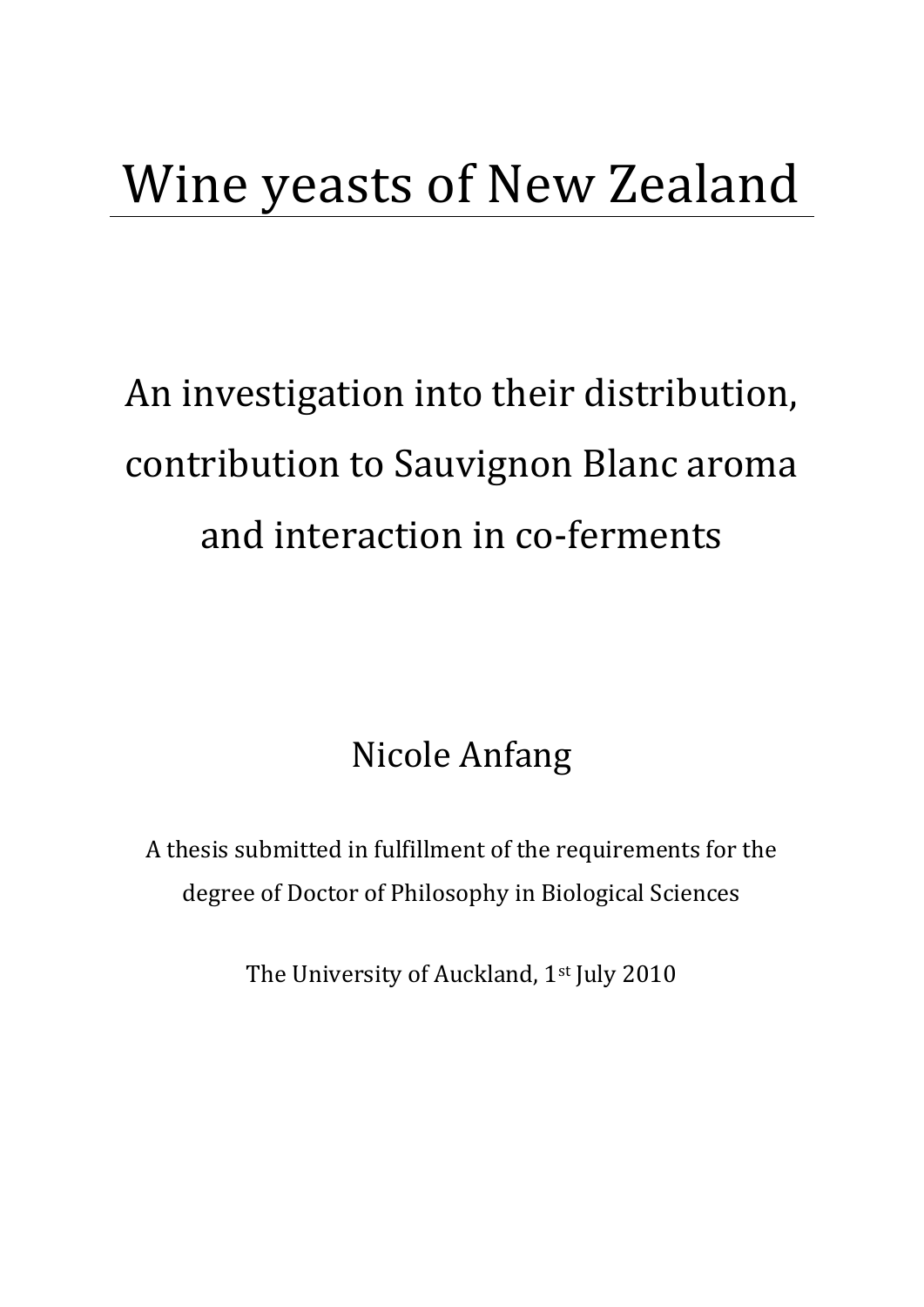### Abstract

Sauvignon Blanc is the most important grape variety for New Zealand's economy with exports of  $\sim$ \$740M in 2008. The two varietal thiols 3-mercaptohexanol (3MH) and 3mercaptohexyl acetate (3MHA), reminiscent of tropical aromas like passion fruit and grapefruit, have been identified as key aroma compounds in Marlborough Sauvignon Blanc. These compounds are released during fermentation due to the metabolic action of yeast. This thesis investigates the contribution of natural New Zealand yeast isolates to the characteristic aroma of Sauvignon Blanc. Natural *Saccharomyces* and non‐ *Saccharomyces* isolates were screened for their 3MH and 3MHA production. Four non‐ *Saccharomyces* yeasts from two species, *Candida zemplinina* and *Pichia kluyveri,* were identified as predominantly producing either 3MH or 3MHA. In subsequent cofermentation experiments with commercial *S. cerevisiae* strains, the combination of VL3 and *P. kluyveri* I at a ratio of 1:9 showed remarkable increase in 3MHA production. Analysis of nitrogen usage in this co‐ferment revealed that *P. kluyveri* I was able to grow on proline as sole nitrogen source in a synthetic medium. Proline is one of the most abundant amino acids in grape juice but cannot be utilized by *S. cerevisiae* as its degradation pathway requires oxygen. Nothing is known about proline utilization in *P. kluyveri* but the data presented here suggests a different utilization pathway than that found in *S. cerevisiae*.

*\_\_\_\_\_\_\_\_\_\_\_\_\_\_\_\_\_\_\_\_\_\_\_\_\_\_\_\_\_\_\_\_\_\_\_\_\_\_\_\_\_\_\_\_\_\_\_\_\_\_\_\_\_\_\_\_\_\_\_\_\_\_\_\_\_\_\_\_\_\_\_\_\_\_\_\_\_\_\_\_\_\_\_\_\_\_\_\_\_\_\_\_\_\_\_\_\_\_\_\_\_*

In addition, a *S. cerevisiae* population was isolated for the first time from a New Zealand vineyard, mainly from soil samples. Furthermore, *S. cerevisiae* strains found in a nearby apiary matched genotypes found in the vineyard, providing evidence that bees are transport vectors for *S. cerevisiae*.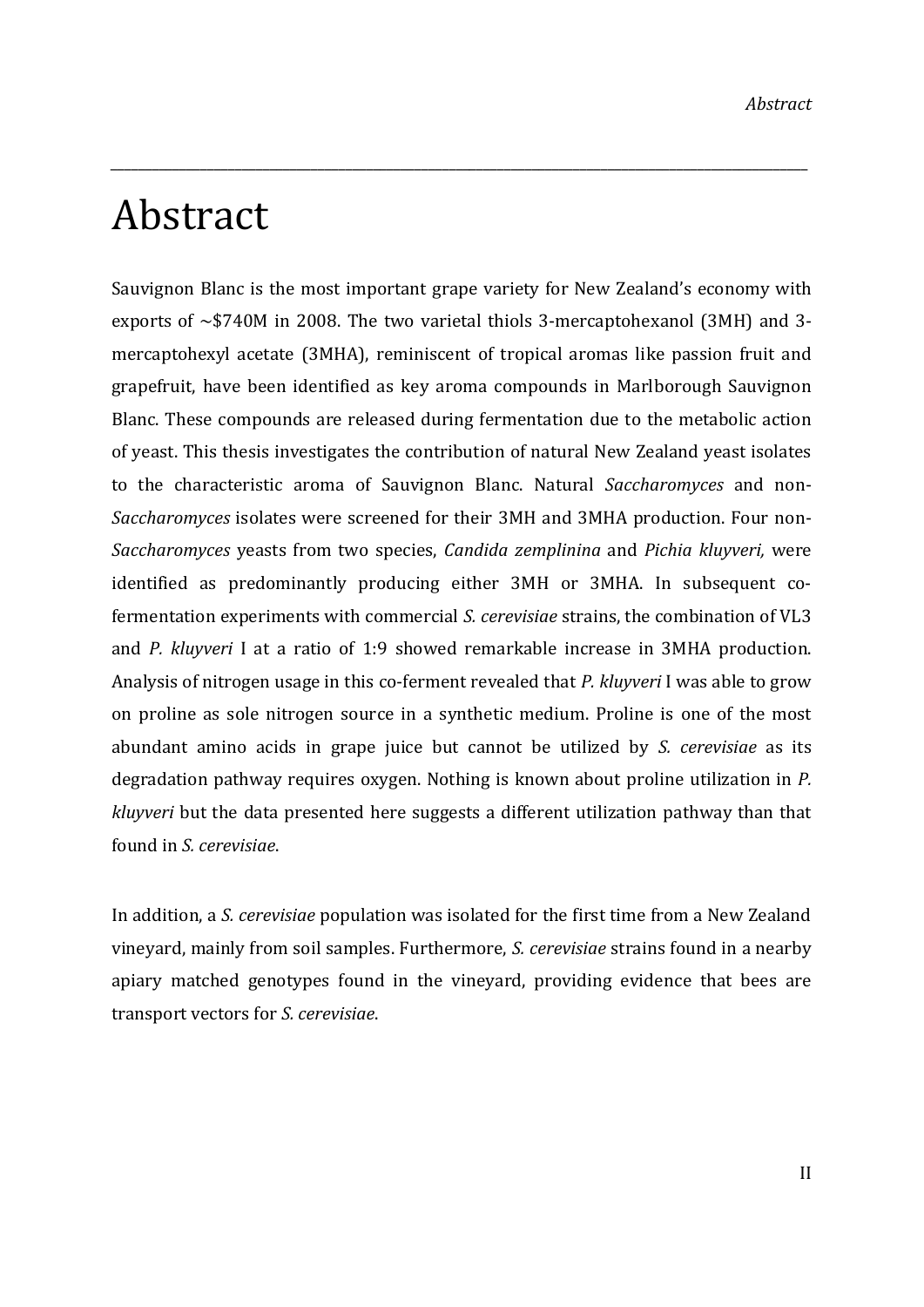*Around here, however, we don't look backwards for very long. We keep moving forward, opening new doors, and doing new things, because we're curious and curiosity keeps leading us down new paths.* Walt Disney

\_\_\_\_\_\_\_\_\_\_\_\_\_\_\_\_\_\_\_\_\_\_\_\_\_\_\_\_\_\_\_\_\_\_\_\_\_\_\_\_\_\_\_\_\_\_\_\_\_\_\_\_\_\_\_\_\_\_\_\_\_\_\_\_\_\_\_\_\_\_\_\_\_\_\_\_\_\_\_\_\_\_\_\_\_\_\_\_\_\_\_\_\_\_\_\_\_\_\_\_\_

Für Opi

(19.03.1916 – 1996)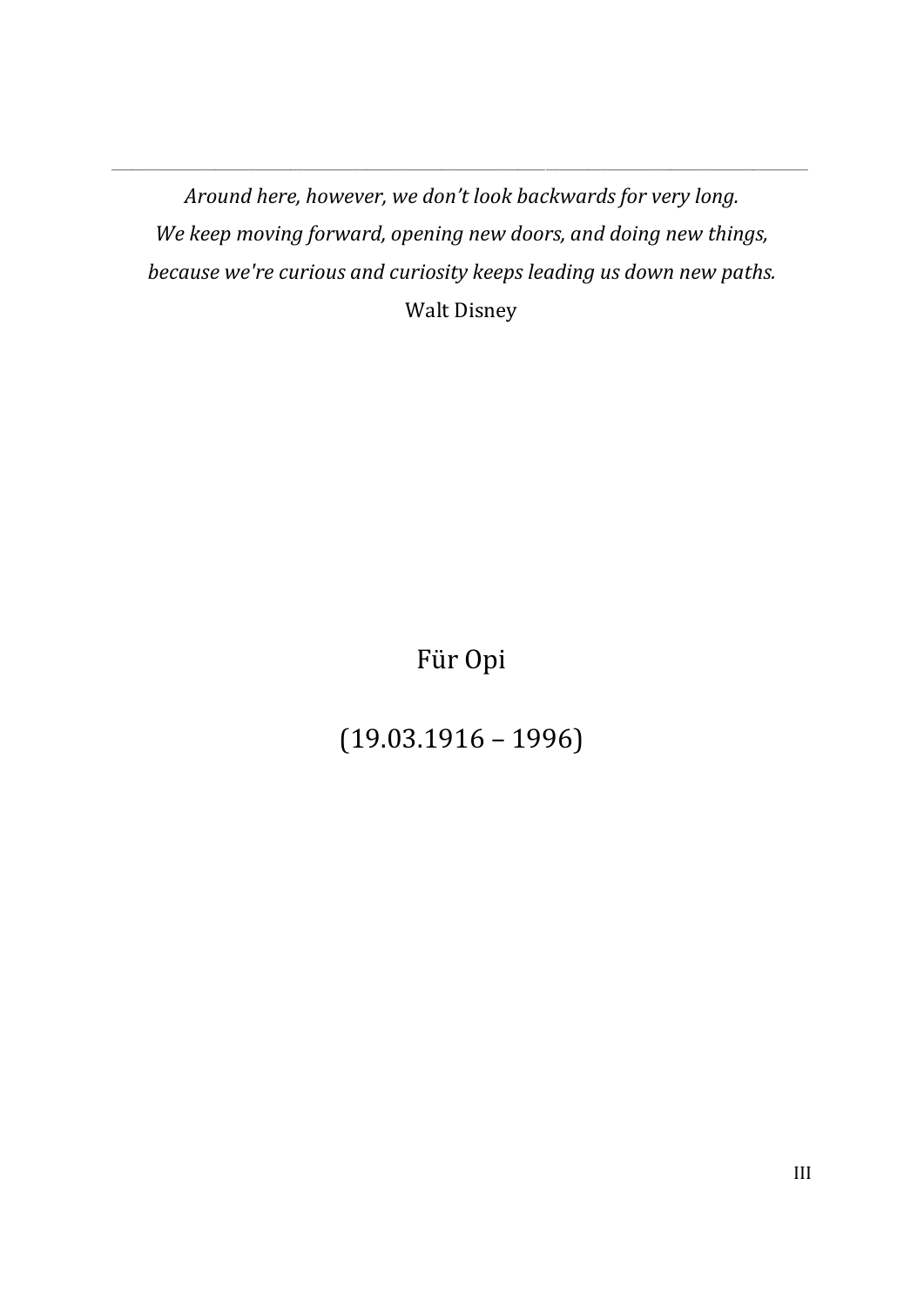# Acknowledgements

This PhD truly was a journey, not only half way around the world. There are many people I would like to thank who helped, guided, and motivated me and who I had fun with along this journey.

\_\_\_\_\_\_\_\_\_\_\_\_\_\_\_\_\_\_\_\_\_\_\_\_\_\_\_\_\_\_\_\_\_\_\_\_\_\_\_\_\_\_\_\_\_\_\_\_\_\_\_\_\_\_\_\_\_\_\_\_\_\_\_\_\_\_\_\_\_\_\_\_\_\_\_\_\_\_\_\_\_\_\_\_\_\_\_\_\_\_\_\_\_\_\_\_\_\_\_\_\_

Mat Goddard, for giving me the opportunity to do this PhD. Thanks for giving me the independence to explore my ideas, yet being there for me whenever I needed guidance.

Soon, Keith and Annabel, I wouldn't be where I am right now without you guys. Thanks for always being patient with me and answering my countless questions.

Paul Rainey and his team for letting me share the lab, with special thanks to Jenna and Peter for making my life so much more fun, as well as Bertus for sharing his wisdom with me (not only about science).

The Wine Science team out in Tamaki: Randy for helping me making some really nice wine and to Jan, Laura and everyone else who made my life more enjoyable while I was working there.

Richard for being honest.

Maureen Maxwell from Beesonline and Corey Hall, the Matua Valley winemaker in 2005, for allowing me to find out more about *S. cerevisiae* in beehives and vineyards.

Thanks to Lesley from ESR for helping me with the WineScan™.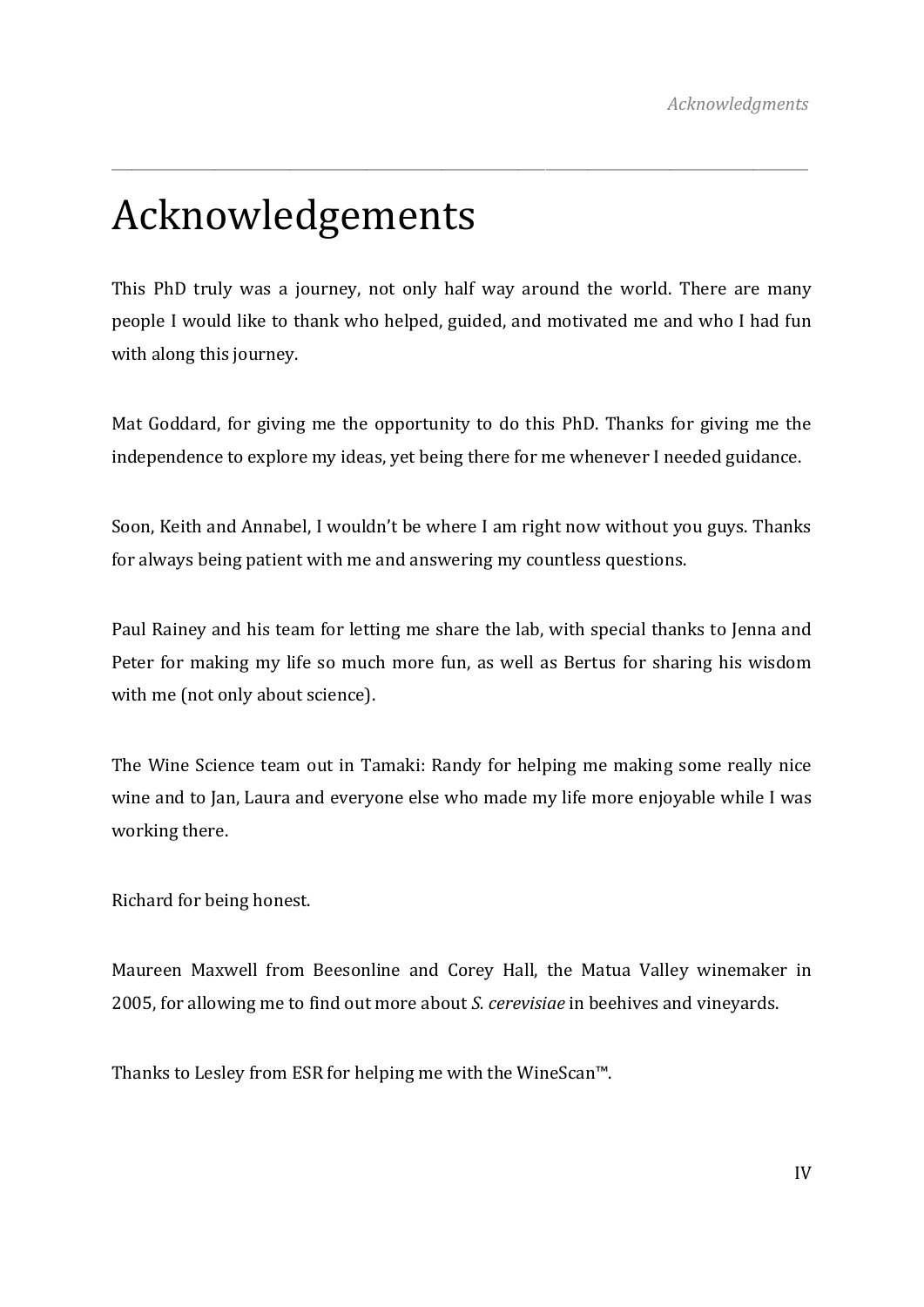Pernod Ricard and Simon Nunns from Coopers Creek for providing me with Sauvignon Blanc grape juice.

\_\_\_\_\_\_\_\_\_\_\_\_\_\_\_\_\_\_\_\_\_\_\_\_\_\_\_\_\_\_\_\_\_\_\_\_\_\_\_\_\_\_\_\_\_\_\_\_\_\_\_\_\_\_\_\_\_\_\_\_\_\_\_\_\_\_\_\_\_\_\_\_\_\_\_\_\_\_\_\_\_\_\_\_\_\_\_\_\_\_\_\_\_\_\_\_\_\_\_\_\_

FRST and SBS, especially Joerg Kistler, for my scholarships.

Thanks also to my lab: Jeremy, Sushma, and Phil, as well as the Silas group who were very supportive, especially in my last year.

Special thanks to my dear fellow students and best friends Mandy and Cathi. I don't think anyone could wish for better friends and I don't know how I would have managed my last year without you guys. Thanks.

Besonderer Dank gilt auch meinen Eltern und meinem Bruder, die mich ohne zu zögern nach Neuseeland haben ziehen lassen, und mich immer in allen meinen Entscheidungen unterstützt haben.

Last but not least, vielen Dank auch an all meine Freunde daheim, die trotz der Entfernung immer Wege finden, mich zu unterstützen und für mich da sind, egal wo ich auf dieser Welt bin. Danke, Steffi, Sanne, Patricia, Andreas und Bianca.

Thanks also to all my other friends in Auckland and everyone else who somehow contributed to my journey.

THANK YOU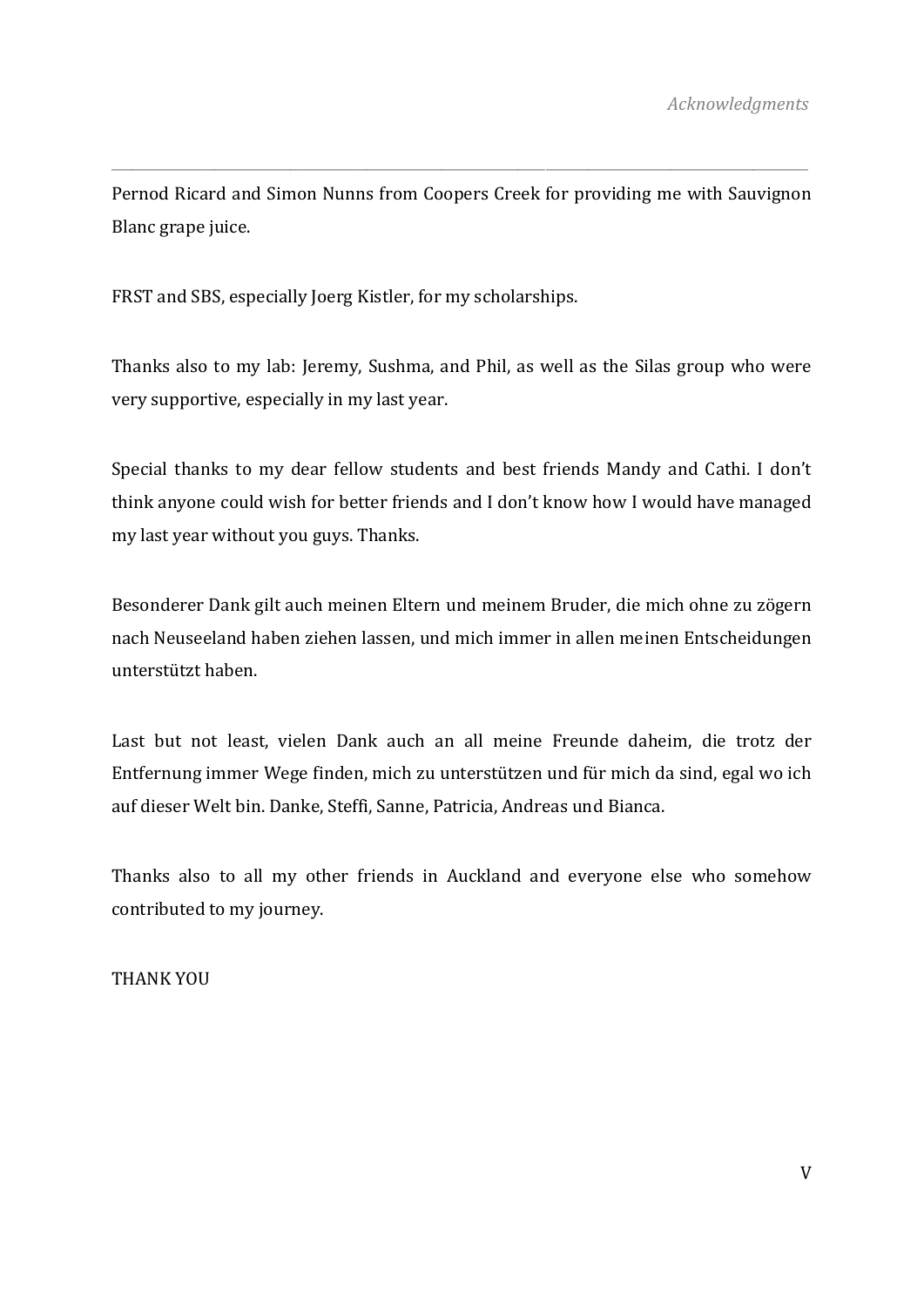# **Table of Contents**

| Chapter 1 |                             |
|-----------|-----------------------------|
|           | <b>General Introduction</b> |
| 1.1       |                             |
| 1.2       |                             |
| 1.3       |                             |
| 1.3.1     |                             |
| 14        |                             |
| 1.5       |                             |
| 1.6       |                             |
|           |                             |

#### Chapter 2

Investigating the origin, diversity and dispersal of Saccharomyces cerevisiae in New Zealand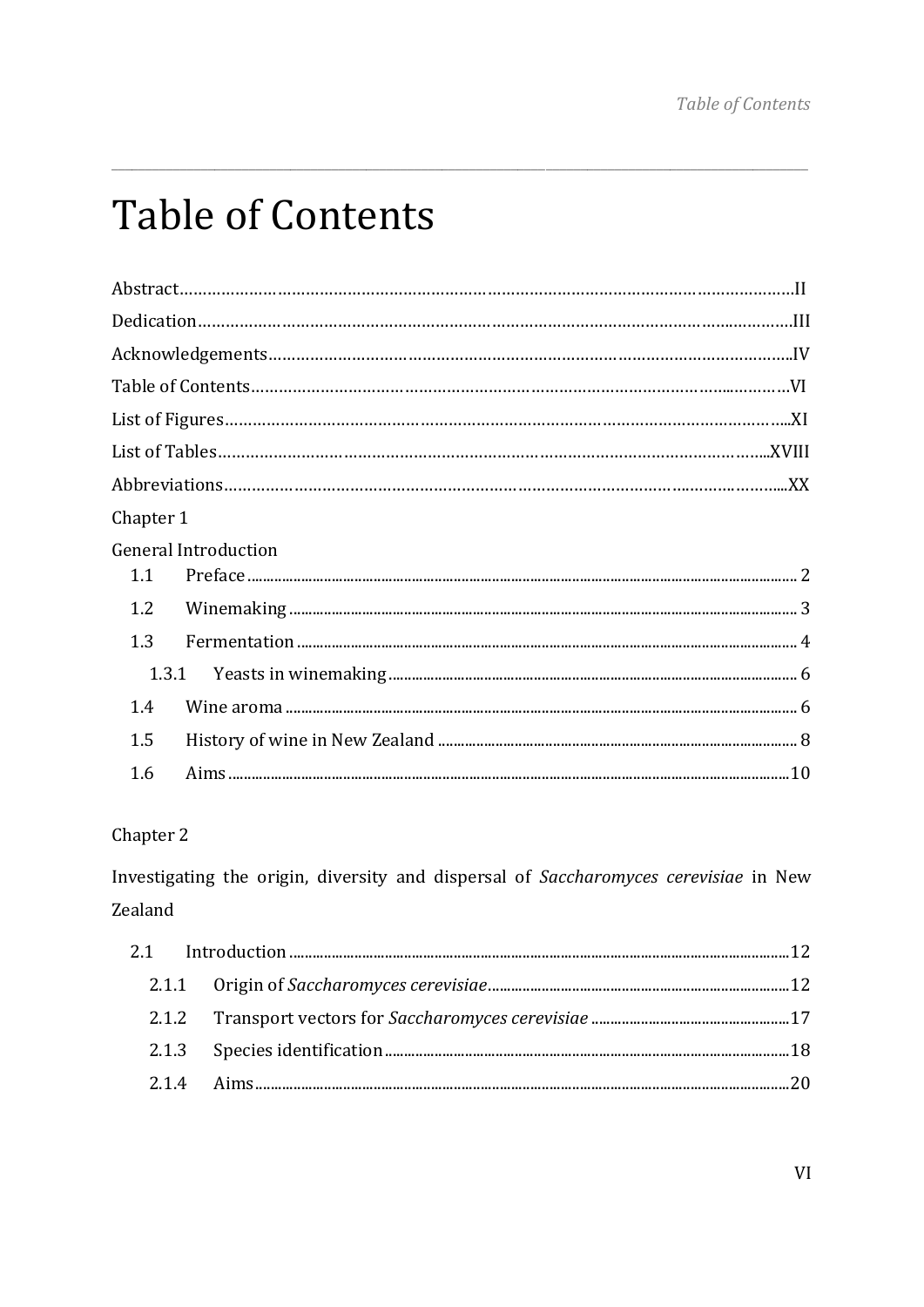| 2.2     |                                                                                       |
|---------|---------------------------------------------------------------------------------------|
| 2.2.1   |                                                                                       |
| 2.2.2   | Protocol for the isolation of S. cerevisiae samples (based on Mortimer and            |
| 2.2.3   |                                                                                       |
| 2.2.4   |                                                                                       |
| 2.2.5   |                                                                                       |
| 2.3     |                                                                                       |
|         |                                                                                       |
| 2.3.1.1 |                                                                                       |
|         | 2.3.1.2 Distribution and relationship of the <i>S. cerevisiae</i> vineyard population |
| 2.3.2   |                                                                                       |
| 2.3.3   |                                                                                       |
| 2.4     |                                                                                       |

#### Chapter 3

Yeasts' influence on the aroma and flavour of New Zealand Sauvignon Blanc

|  | 3.1.2 Precursors of the key aroma compounds in Sauvignon Blanc50             |  |
|--|------------------------------------------------------------------------------|--|
|  |                                                                              |  |
|  |                                                                              |  |
|  |                                                                              |  |
|  |                                                                              |  |
|  | 3.2.1.1 Influence of 4MMP-cysteine or cysteine concentration on yeast growth |  |
|  |                                                                              |  |
|  |                                                                              |  |
|  |                                                                              |  |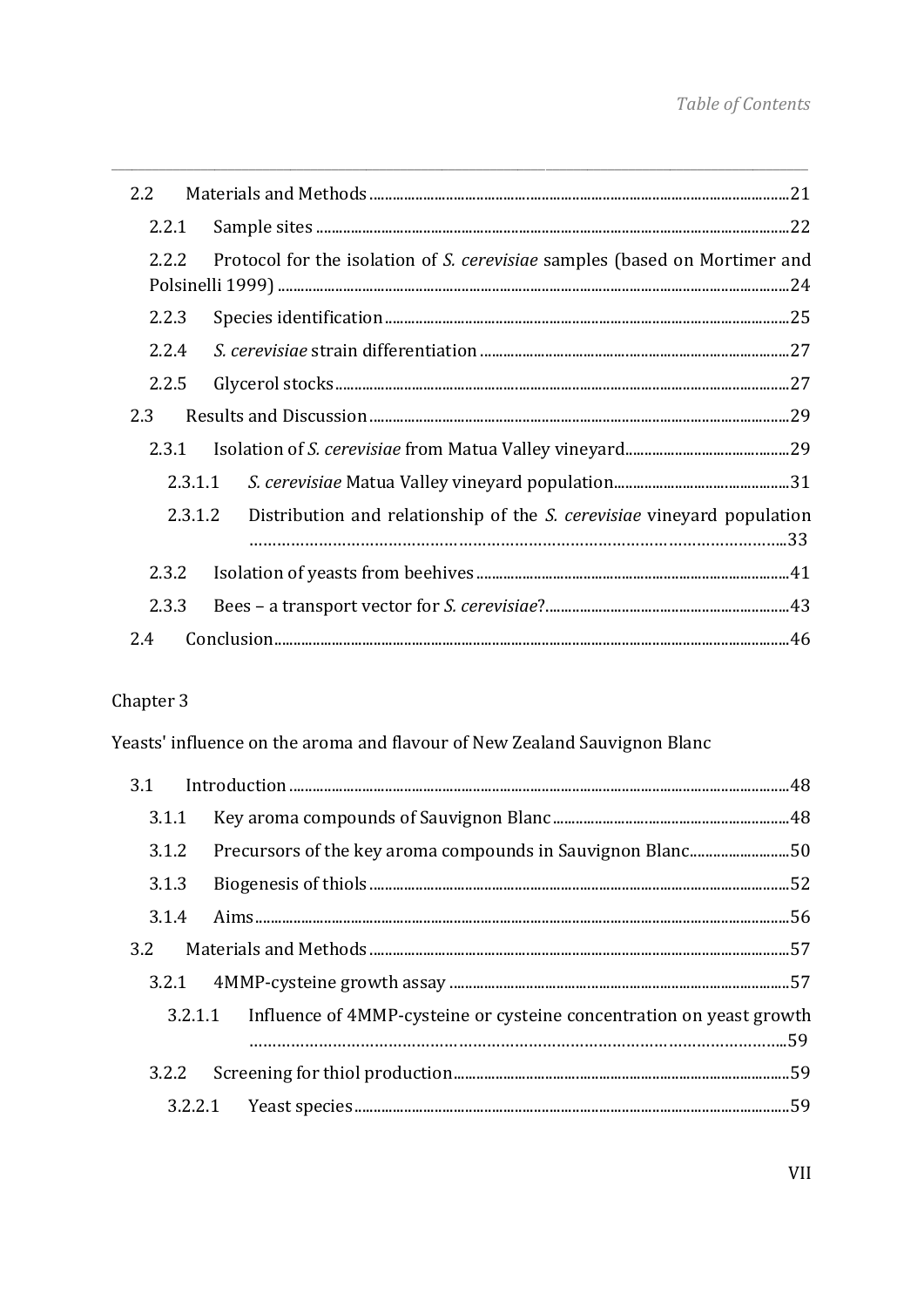| 3.2.2.2 |                                                                        |
|---------|------------------------------------------------------------------------|
| 3.2.2.3 |                                                                        |
| 3.2.2.4 |                                                                        |
| 3.2.3   |                                                                        |
| 3.2.3.1 |                                                                        |
| 3.3     |                                                                        |
| 3.3.1   |                                                                        |
| 3.3.1.1 |                                                                        |
| 3.3.2   | Yeasts' influence on thiol production in New Zealand Sauvignon Blanc75 |
| 3.3.2.1 | Screening of Saccharomyces sensu stricto group yeasts for 3MH and      |
| 3.3.2.2 | Screening of non-Saccharomyces yeasts for 3MH and 3MHA release 79      |
| 3.3.3   | Co-fermentation of four non-Saccharomyces species with commercial S.   |
| 3.3.3.1 | 3MH to 3MHA conversion by non-Saccharomyces yeast 87                   |
| 3.3.3.2 | Is the 3MH and 3MHA increase in P. kluyveri co-ferments due to the     |
| 3.3.3.3 |                                                                        |
| 3.3.3.4 |                                                                        |
| 3.3.4   |                                                                        |
| 3.3.4.1 |                                                                        |
| 3.4     |                                                                        |
|         |                                                                        |

#### Chapter 4

Mechanisms underlying interactions in co-ferments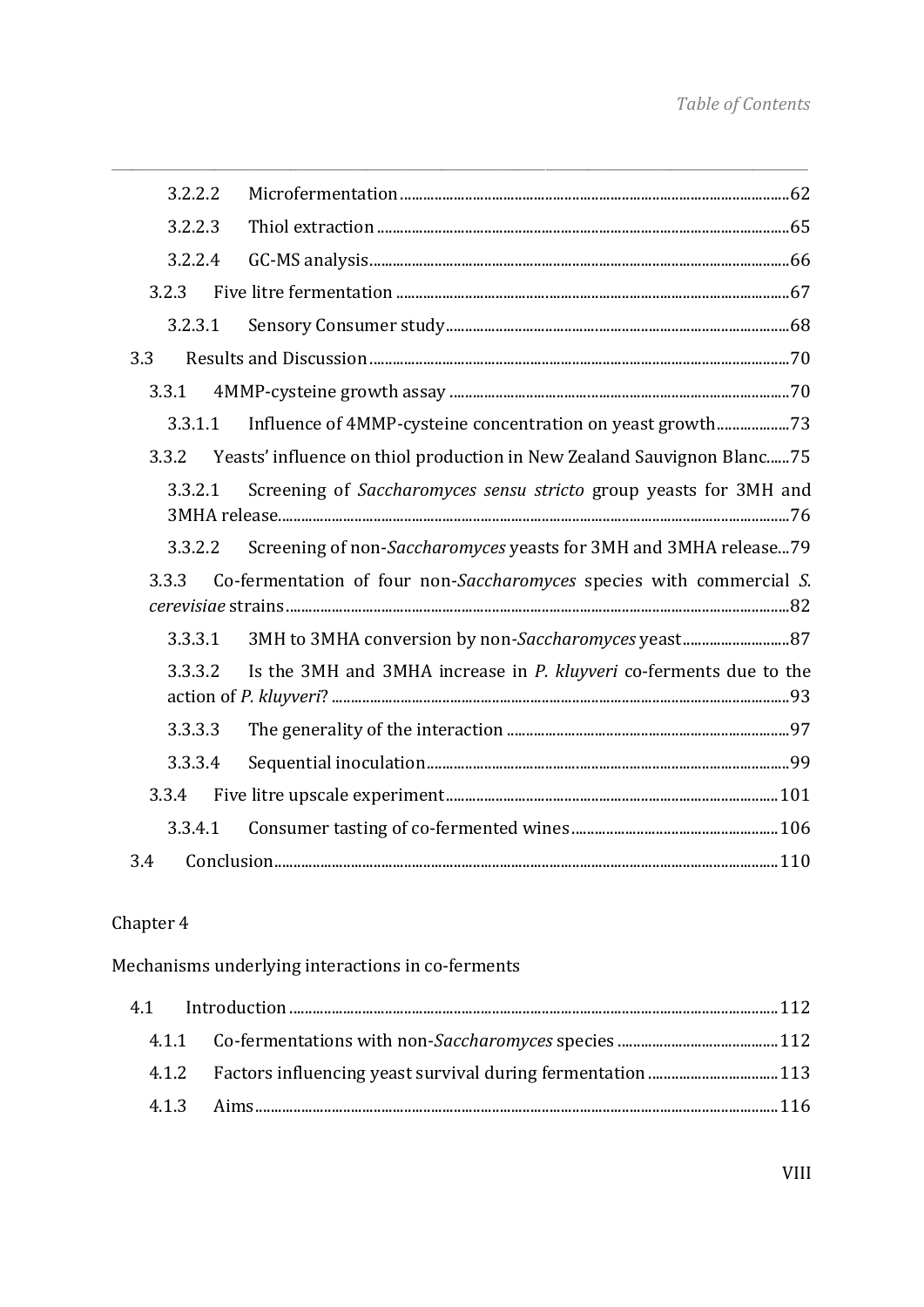| 4.2.1 | Population dynamics of P. kluyveri I and VL3 in single and co-ferments. 117 |
|-------|-----------------------------------------------------------------------------|
| 4.2.2 |                                                                             |
| 4.2.3 |                                                                             |
| 4.2.4 |                                                                             |
| 4.3   |                                                                             |
| 4.3.1 | Population dynamics of P. kluyveri I and VL3 in single and co-ferments122   |
|       |                                                                             |
|       |                                                                             |
|       |                                                                             |
| 4.3.4 |                                                                             |
| 4.4   |                                                                             |

#### Chapter 5

#### **General Discussion**

| 5.2 | Influence of natural yeast isolates on Sauvignon Blanc aroma and flavour.149 |
|-----|------------------------------------------------------------------------------|
| 5.3 | Manipulation of Sauvignon Blanc aroma and flavour using co-fermentation      |
|     |                                                                              |
|     |                                                                              |
|     |                                                                              |
|     |                                                                              |
|     |                                                                              |

#### Appendices

| samples |  |  | Evaluation of two isolation protocols for Saccharomyces cerevisiae from natural |  |  |
|---------|--|--|---------------------------------------------------------------------------------|--|--|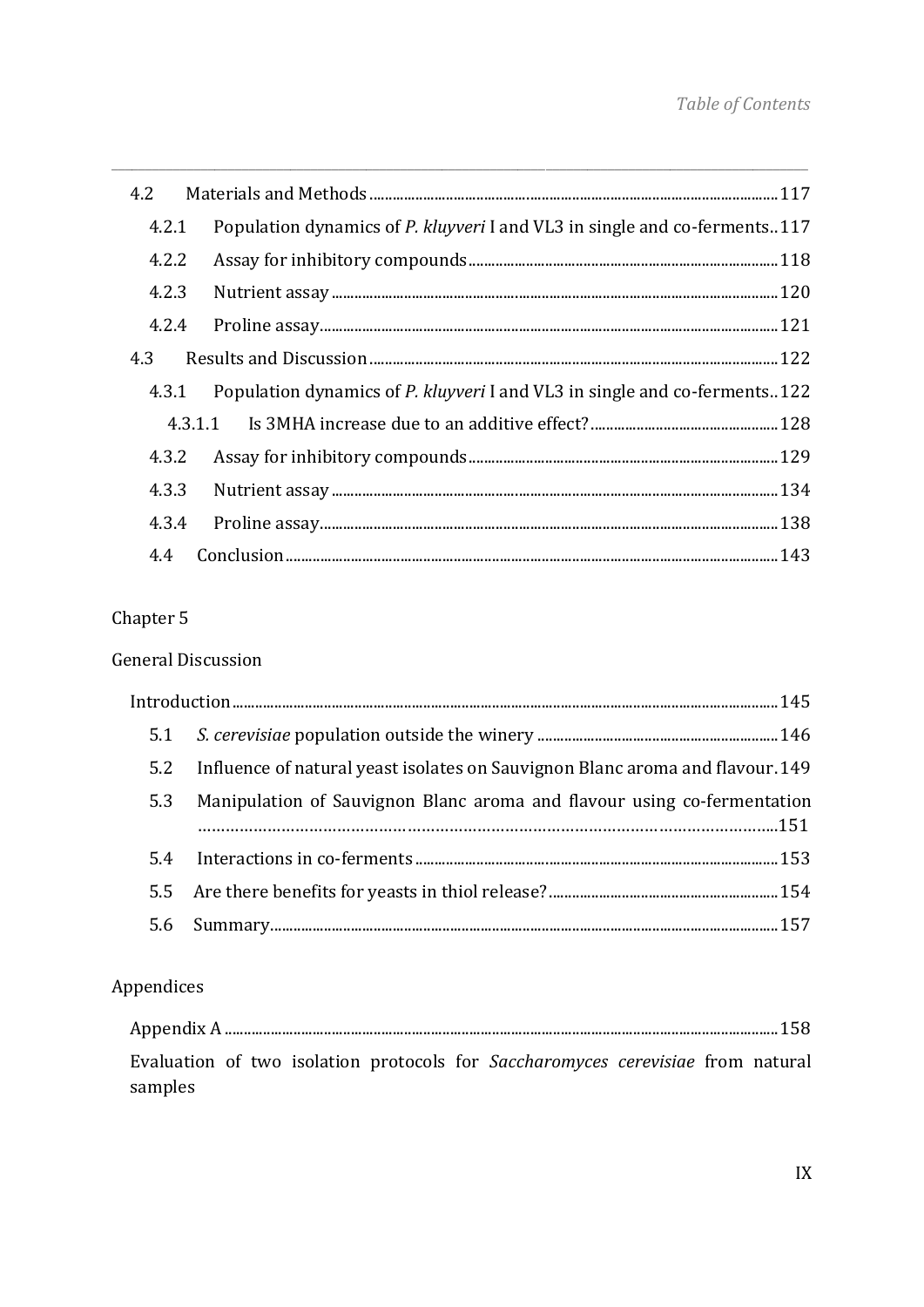| A.1   |                                                                                      |  |
|-------|--------------------------------------------------------------------------------------|--|
| A.2   |                                                                                      |  |
| A.2.1 |                                                                                      |  |
|       | A.2.2 Viability of S. cerevisiae and T. delbrueckii in enrichment culture media .165 |  |
|       |                                                                                      |  |
| A.3   |                                                                                      |  |
|       |                                                                                      |  |
|       |                                                                                      |  |
|       |                                                                                      |  |
|       |                                                                                      |  |
|       |                                                                                      |  |
|       |                                                                                      |  |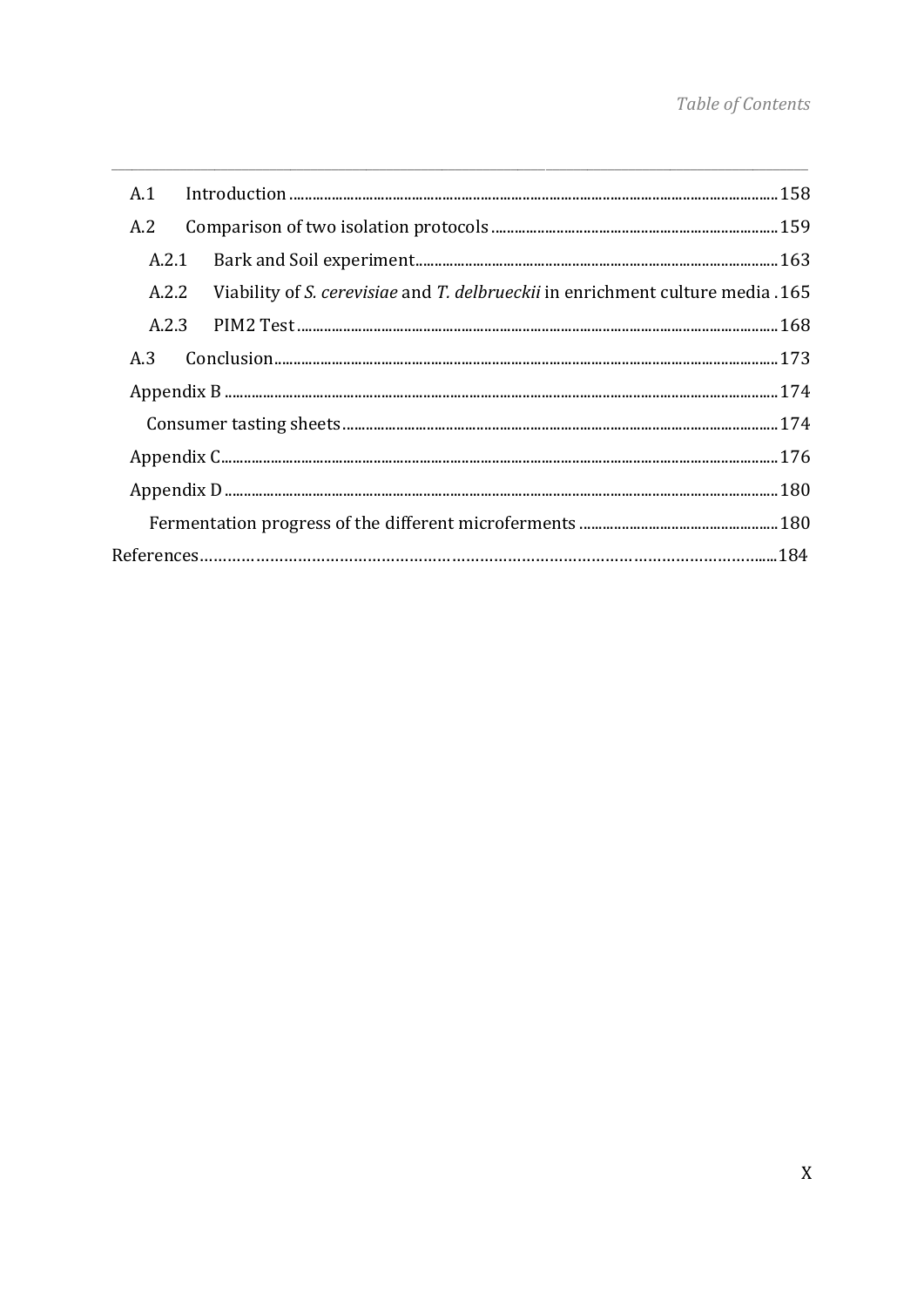## List of Figures

Figure 1: The winemaking process. The green circles indicate the two main origins for aroma compounds. Modified after Jackson (2000). ........................................................................... 4

\_\_\_\_\_\_\_\_\_\_\_\_\_\_\_\_\_\_\_\_\_\_\_\_\_\_\_\_\_\_\_\_\_\_\_\_\_\_\_\_\_\_\_\_\_\_\_\_\_\_\_\_\_\_\_\_\_\_\_\_\_\_\_\_\_\_\_\_\_\_\_\_\_\_\_\_\_\_\_\_\_\_\_\_\_\_\_\_\_\_\_\_\_\_\_\_\_\_\_\_\_

Figure 2: Different hypothesis on the life cycle of *S. cerevisiae* during the year. A. based on Hansen (reviewed by Martini 1993); B. based on different researchers reviewed by Brysch‐Herzberg (2004) and Martini (1993) and C. based on Martini *et al*. (1996). ........ 13

Figure 3: Experimental procedure for the isolation of *S. cerevisiae.* ......................................... 21

Figure 4: Map of the Waimauku region west of Auckland, showing its relative position in New Zealand and the Auckland region (with the Mangere sample site). Indicated are the two different sample sites, Matua Valley vineyard and Beesonline Café respectively. .... 23

Figure 5: Map of the Matua Valley winery and their surrounding vineyards. Indicated are the sample sites with more detailed description in the table. ............................................. 24

|--|--|

Figure 7: Microsatellite profiles (genotypes) distinguished by their abundance in space and time. .............................................................................................................................................................. 34

Figure 8: Distribution of the 41 different genotypes of *S. cerevisiae* in the Matua Valley Sauvignon Blanc vineyard block over space and time. Red represents genotypes isolated only once, yellow represents genotypes unique to the sample site and date and green correspond to genotypes found at more than one site or date. $*1$  all these genotypes found in bark, \*2 these genotypes were isolated from a buttercup flower in the direct surrounding of the vine on sample site i. All other genotypes were isolated from soil. .. 36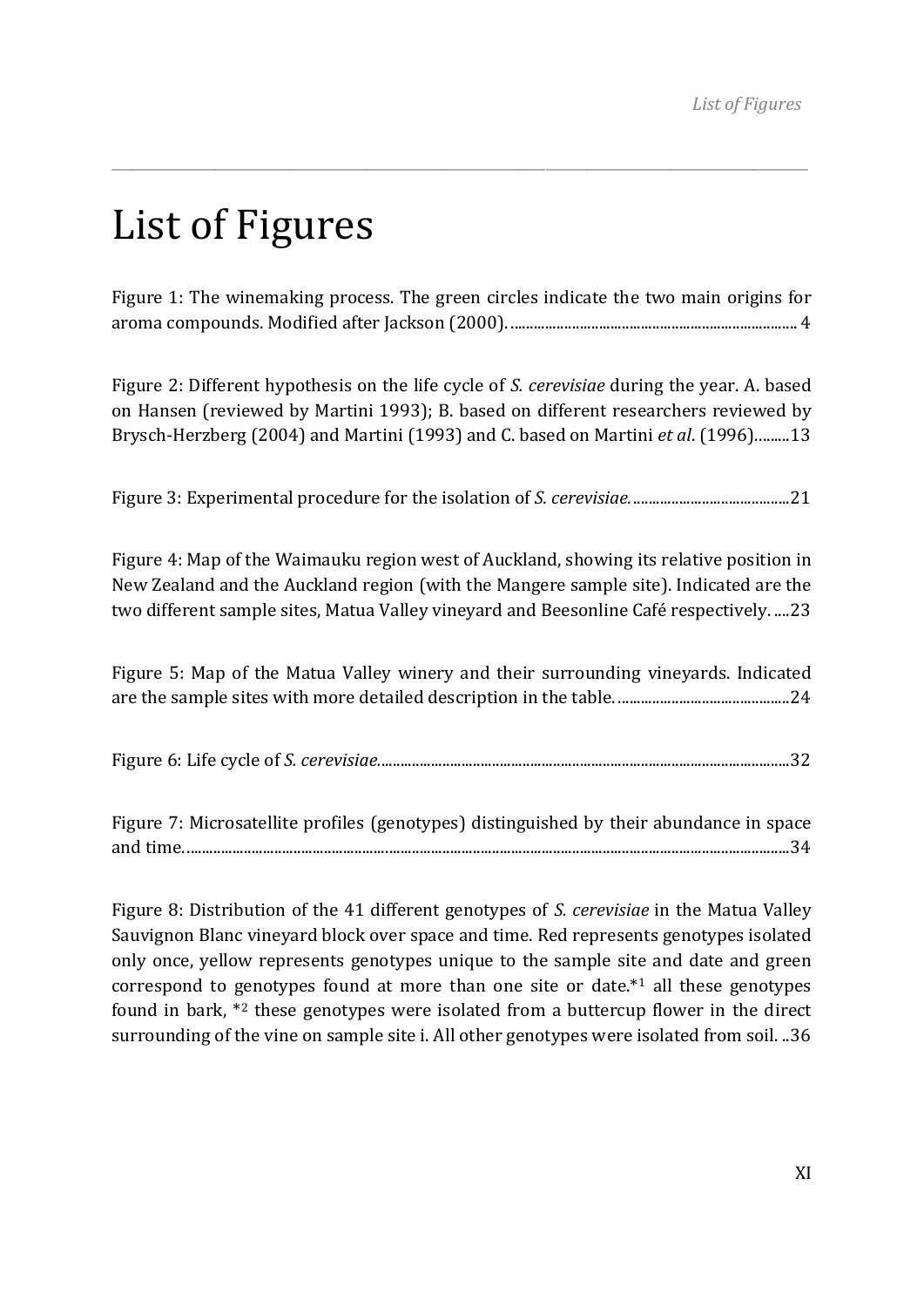Figure 9: Distribution of the six different genotypes isolated more than once from different sample sites and/or dates from the Matua Valley vineyard block. The colours of the boxes represent one sample site each as indicated in the legend below the chart. ................................................................................................................................................................................. 38

\_\_\_\_\_\_\_\_\_\_\_\_\_\_\_\_\_\_\_\_\_\_\_\_\_\_\_\_\_\_\_\_\_\_\_\_\_\_\_\_\_\_\_\_\_\_\_\_\_\_\_\_\_\_\_\_\_\_\_\_\_\_\_\_\_\_\_\_\_\_\_\_\_\_\_\_\_\_\_\_\_\_\_\_\_\_\_\_\_\_\_\_\_\_\_\_\_\_\_\_\_

Figure 10: Neighbour net of the 41 genotypes found in the Matua Valley Sauvignon Blanc vineyard block. Red dots indicate unique genotypes, yellow are genotypes found at least twice at the same sample site and date, and green dots indicate genotypes found at different sample sites and dates. ......................................................................................................... 39

Figure 11: Graphic display of where the 6 different genotypes were found. Same colour arrows indicate same genotype. Arrows do not indicate potential travel routes of *S. cerevisiae* but merely try to connect the sites where the same genotypes were found. .. 45

Figure 12: Hypothesized pathway of 4MMP release from its cysteine precursor. ............. 51

Figure 13: Hypothesized pathway of 3MHA production based on Swiegers *et al.* (2006b). ................................................................................................................................................................................. 53

Figure 14: 4MMP‐cysteine growth assay. a) SD medium positive control. b) to g) growth of the six different veast strains in  $3\%$  (w/v)  $4MMP$ -cysteine medium (circle),  $1.5\%$ (w/v) cysteine medium (triangle) and negative control medium (bar). Arrows indicate when additional glucose and ammonium sulfate was added to all treatments. n=1......... 71

Figure 15: 4MMP‐cysteine growth assay with different concentrations of 4MMP‐ cysteine and cysteine over time. Values are mean ± standard error of the mean. n=3. ... 74

Figure 16: Concentrations of 3MH and 3MHA in wines fermented with different *Saccharomyces sensu stricto* strains. The black lines represent the minimum concentration of 3MH and 3MHA found in Marlborough Sauvignon Blanc (Nicolau *et al.* 2006). Values are mean ± s.e.m. n=3. ...................................................................................................... 77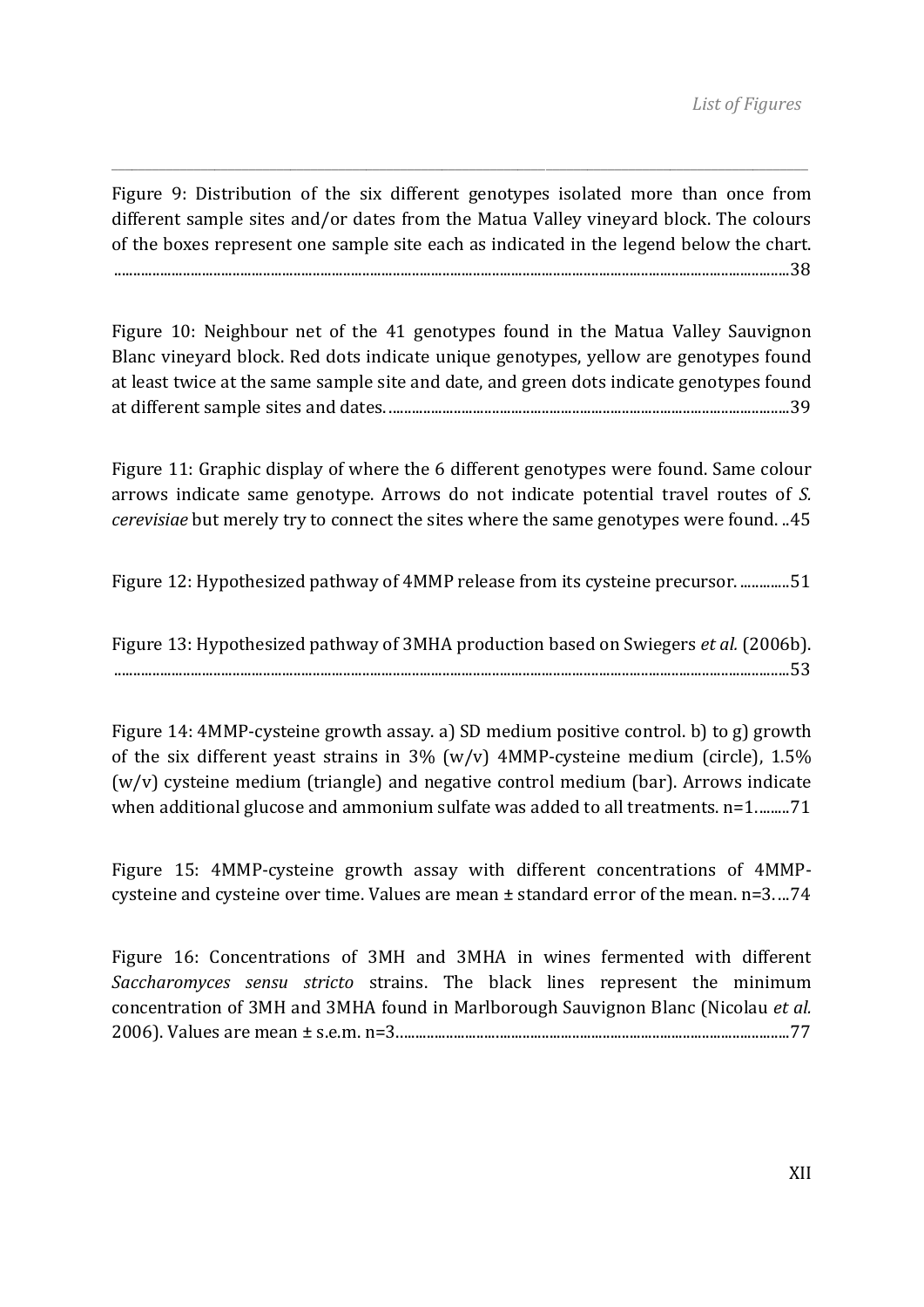Figure 17: Concentrations of 3MH and 3MHA released by non‐*Saccharomyces* species in Sauvignon Blanc ferments. The black line represents the minimum concentration of 3MH and 3MHA found in Marlborough Sauvignon Blanc (Nicolau *et al.* 2006). The arrows indicate strains with the highest concentration of 3MH or 3MHA. Values are mean ± s.e.m. n=3. ........................................................................................................................................... 80

\_\_\_\_\_\_\_\_\_\_\_\_\_\_\_\_\_\_\_\_\_\_\_\_\_\_\_\_\_\_\_\_\_\_\_\_\_\_\_\_\_\_\_\_\_\_\_\_\_\_\_\_\_\_\_\_\_\_\_\_\_\_\_\_\_\_\_\_\_\_\_\_\_\_\_\_\_\_\_\_\_\_\_\_\_\_\_\_\_\_\_\_\_\_\_\_\_\_\_\_\_

Figure 18: Weight loss for single ferments of *C. zemplinina* I and II and *P. kluyveri* I and II. For comparison, the weight loss curve of *S. cerevisiae* is shown. Values are mean ± s.e.m., n=3............................................................................................................................................................ 83

Figure 19: 3MH and 3MHA concentrations in co-ferments of VL3 and four non-*Saccharomyces* (NS) species inoculated at three different ratios. The dashed line represents the mean concentration of 3MH or 3MHA in the VL3 single ferments for comparison. Values are mean  $\pm$  s.e.m. n=3; \* p<0.05, \*\* p<0.01 calculated using t-tests in comparison to the VL3 single ferment. .................................................................................................. 84

Figure 20: Hypothesis of 3MH to 3MHA conversion a) for *S. cerevisiae* by Swiegers *et al.* 2006b, b) for *C. zemplinina* I and II and c) for *P. kluyveri* I and II. Including the 3MH and 3MHA concentrations found in single ferments for VL3, *C. zemplinina* strains and *P. kluyveri* strains (see also Figure 19) to support the hypothesis. ................................................ 89

Figure 21: 3MH and 3MHA release in the 3MHA conversion experiment. Values are mean ± s.e.m. n=3. \* p<0.05, \*\* p<0.01................................................................................................... 91

Figure 22: Concentrations for 3MH and 3MHA in VL3 single and co-ferments with P. *kluyveri* I. Here, the inoculum size for VL3 varied from 100% to 0.1% in both single and co‐ferments. The inoculum size of *P. kluyveri* I in the co‐ferment was kept constant at 90% (=2.25×106 cells mL‐1). Values are mean ± s.e.m. n=3. ......................................................... 94

Figure 23: Fermentation progress measured via weight loss of VL3 single and coferments with *P. kluyveri* I. Here, the inoculum size for VL3 varied from 100% (=2.5×106 cells mL‐1) to 0.1% in both single and co‐ferments. The inoculum size of *P. kluyveri* I in the co-ferment was kept constant at  $90\%$  (=2.25×10<sup>6</sup> cells mL<sup>-1</sup>). Values are mean  $\pm$ s.e.m. n=3............................................................................................................................................................. 96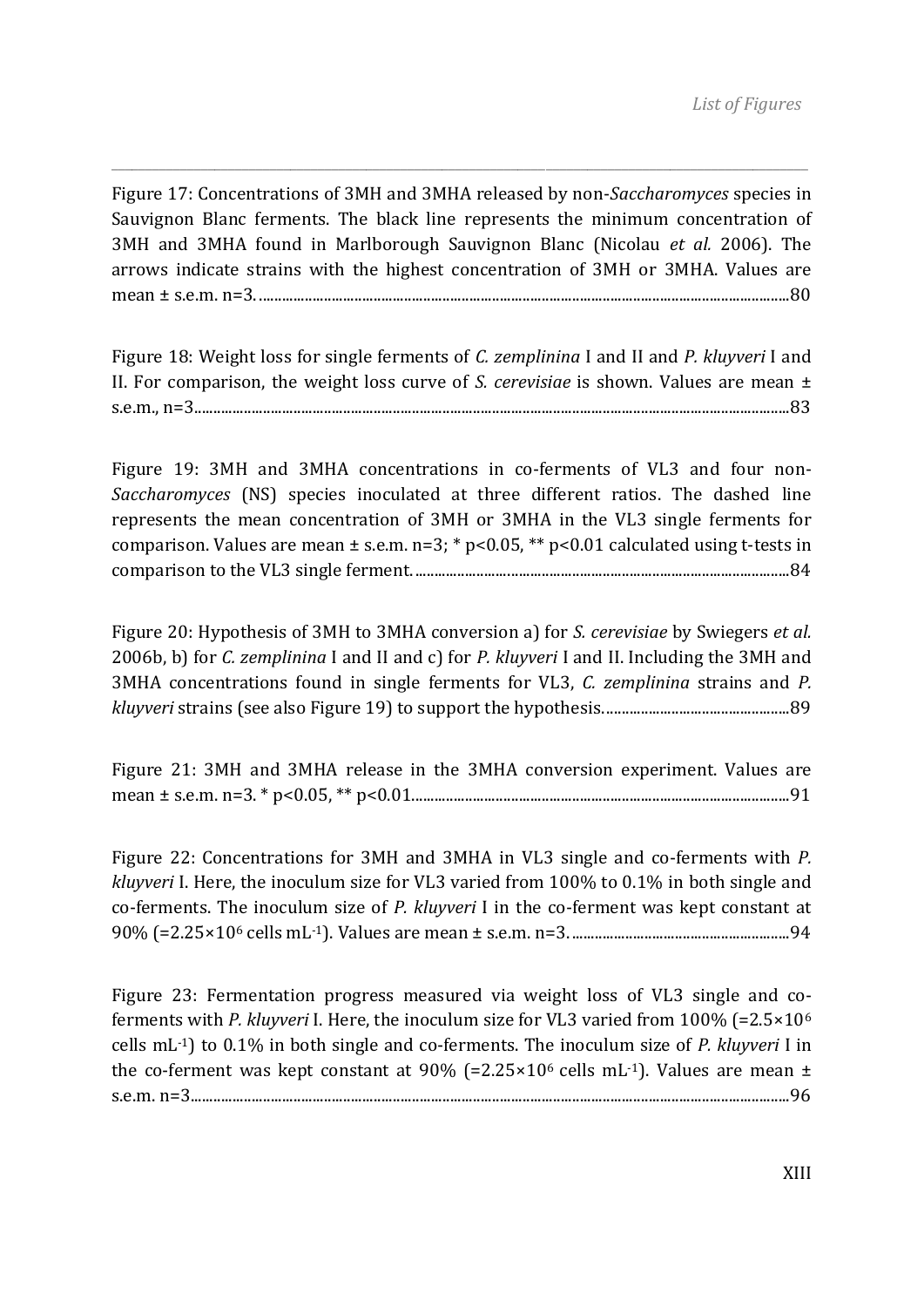Figure 24: Concentrations of 3MH and 3MHA in single and co-ferments of five different commercial wine yeasts and *P. kluyveri* I. The co‐ferments were inoculated at a 1:9 ratio wine yeast to *P. kluyveri* I with total inoculum size of  $2.5 \times 10^6$  cells mL<sup>-1</sup>. The fermentation was conducted at 14°C. Values are mean ± s.e.m. n=3. \*\*p<0.01 calculated using a t‐test. ..................................................................................................................................................... 98

\_\_\_\_\_\_\_\_\_\_\_\_\_\_\_\_\_\_\_\_\_\_\_\_\_\_\_\_\_\_\_\_\_\_\_\_\_\_\_\_\_\_\_\_\_\_\_\_\_\_\_\_\_\_\_\_\_\_\_\_\_\_\_\_\_\_\_\_\_\_\_\_\_\_\_\_\_\_\_\_\_\_\_\_\_\_\_\_\_\_\_\_\_\_\_\_\_\_\_\_\_

Figure 25: Concentration of 3MH and 3MHA in wines inoculated with *P. kluyveri* I, II, *C. zemplinina* I, II and VL3 and VIN7 added after 4 days of fermentation. Values are mean ± s.e.m. n=3.......................................................................................................................................................... 100

Figure 26: Concentrations of 3MH and 3MHA in 5 L wines of single and co-ferments. Coferments were initiated with  $10\%$  (=2.5×10<sup>5</sup> cells mL<sup>-1</sup>) VIN7 and 90% (=2.25×10<sup>6</sup> cells mL‐1) split evenly between the non‐*Saccharomyces* yeasts if needed. Values are mean ± s.e.m. n=4, \*p<0.05 (calculated with two tailed t-test in comparison to the single VIN7 control). ............................................................................................................................................................ 103

Figure 27: Fermentation progress of the 5 L single and co-ferments measured via weight loss and Brix measurement. The values for weight loss are mean  $\pm$  s.e.m. with n=4. ..................................................................................................................................................................... 104

Figure 28: Winescan results for the 5 L fermentations. Shown here are the values for residual sugar, total acidity, glycerol,  $pH$  and volatile acidity. Values are mean  $\pm$  s.e.m. n=8  $*p$ <0.05,  $*p$ < 0.01 as calculated with t-tests in comparison to the VIN7 single ferment. ............................................................................................................................................................. 105

Figure 29: Results of the consumer wine tasting of three co-ferments with VIN7 in comparison to the single VIN7 ferment. The dashed line in a) indicates the category of neither like nor dislike. Values are mean ± s.e.m, n=64. ............................................................. 108

Figure 30: VL3 and *P. kluyveri* I together on a YPD plate. ........................................................... 118

Figure 31: Population dynamics of VL3 (blue) and *P. kluyveri* I (yellow) single ferments and the fermentation progress over time measured in weight loss for VL3 (green) and *P.*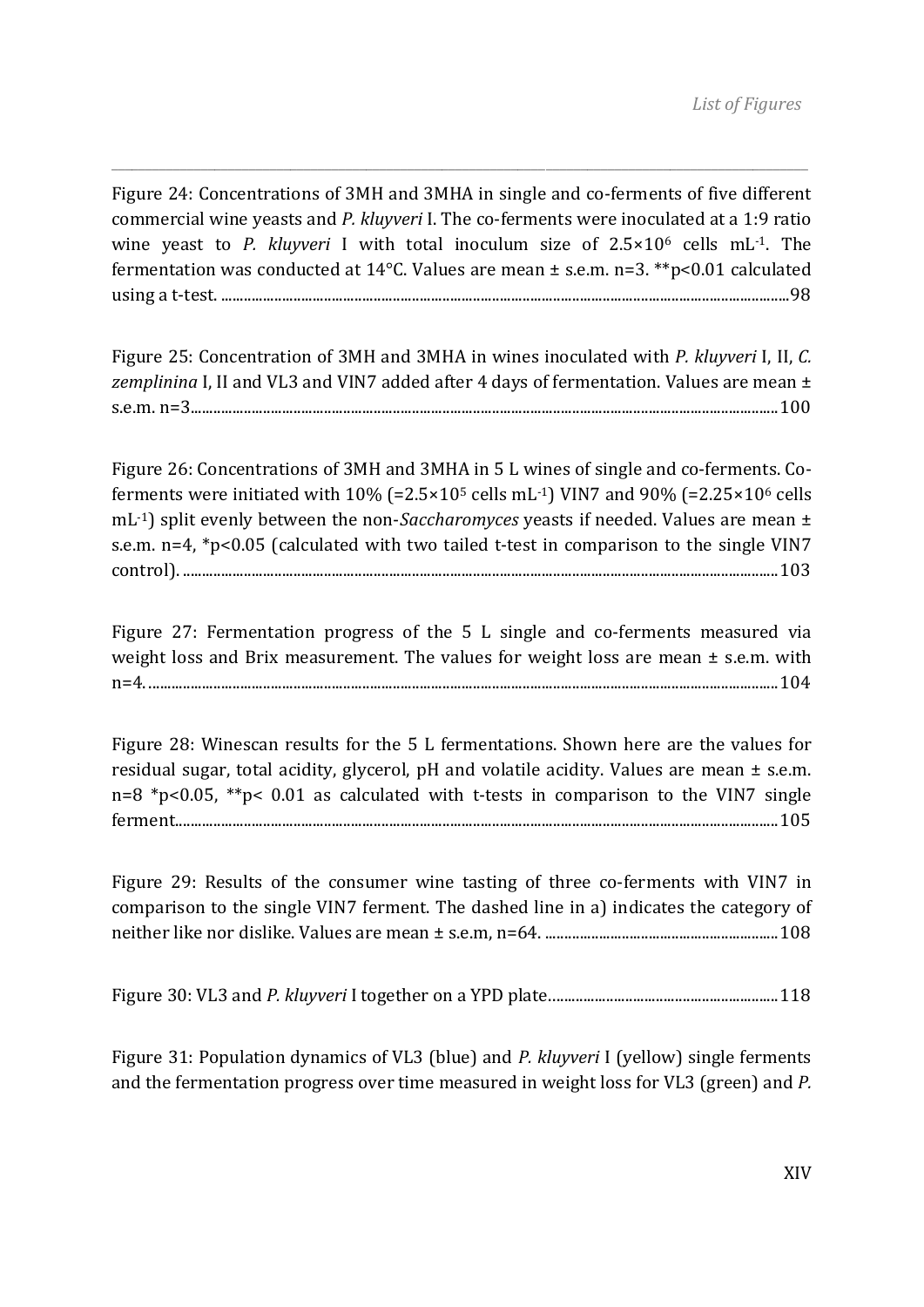*kluyveri I* (red). Values are mean  $\pm$  s.e.m. n=6 for population dynamics and n=3 for weight loss data. ............................................................................................................................................ 122

\_\_\_\_\_\_\_\_\_\_\_\_\_\_\_\_\_\_\_\_\_\_\_\_\_\_\_\_\_\_\_\_\_\_\_\_\_\_\_\_\_\_\_\_\_\_\_\_\_\_\_\_\_\_\_\_\_\_\_\_\_\_\_\_\_\_\_\_\_\_\_\_\_\_\_\_\_\_\_\_\_\_\_\_\_\_\_\_\_\_\_\_\_\_\_\_\_\_\_\_\_

Figure 32: Frequencies of VL3 and *P. kluvveri* I in co-ferments inoculated at three different ratios (9:1, 1:1 and 1:9). Values are mean ± s.e.m. n=3. ........................................... 124

Figure 33: Cell concentrations of VL3 (blue) and *P. kluyveri* I (yellow) in a 1:9 co‐ ferment. Grey circles show the total amount of cells  $mL^{-1}$  in the co-ferment. Green triangles show the fermentation progress measured via weight loss. Values are mean  $\pm$ s.e.m. n=6 for cell concentration and n=3 for weight loss. ......................................................... 125

Figure 34: Inhibitory compound assay with *P. kluyveri* I. *P. kluyveri* I cells grown to mid‐ exponential phase were subjected to different supernatant: fresh grape juice and single ferments of VL3, VIN7 and *P. kluyveri* I (as control), or co‐ferments of VL3/ VIN7 with *P. kluyveri* I at 1:9 ratio after growth for 34 hours. Values are mean ± s.e.m. n=6. .............. 131

Figure 35: Inhibitory compound assay with VL3. VL3 cells grown to mid-exponential phase were subjected to different supernatants: fresh grape juice and single ferments of *P. kluyveri* I and VL3 (as control), or co‐ferments of VL3 with *P. kluyveri* I at 1:9 ratio after growth for 34 hours. Values are mean ± s.e.m. n=6. .......................................................... 132

Figure 36: Inhibitory compound assay with VIN7. VIN7 cells grown to mid‐exponential phase were subjected to different supernatants: fresh grape juice and single ferments of *P. kluyveri* I and VIN7 (as control), or co‐ferments of VIN7 with *P. kluyveri* I at 1:9 ratio after growth for 34 hours. Values are mean ± s.e.m. n=6. .......................................................... 133

Figure 37: a) YAN and b) glucose/fructose usage in single and co-ferments with *P*. *kluyveri* I. c) weight loss of the respective ferments. Values are mean ± s.e.m. n=3. ...... 135

Figure 38: Population dynamics of the single ferments of VL3, VIN7 and *P. kluyveri* I in the nutrition experiment. Values are mean ± s.e.m. n=6. ............................................................ 136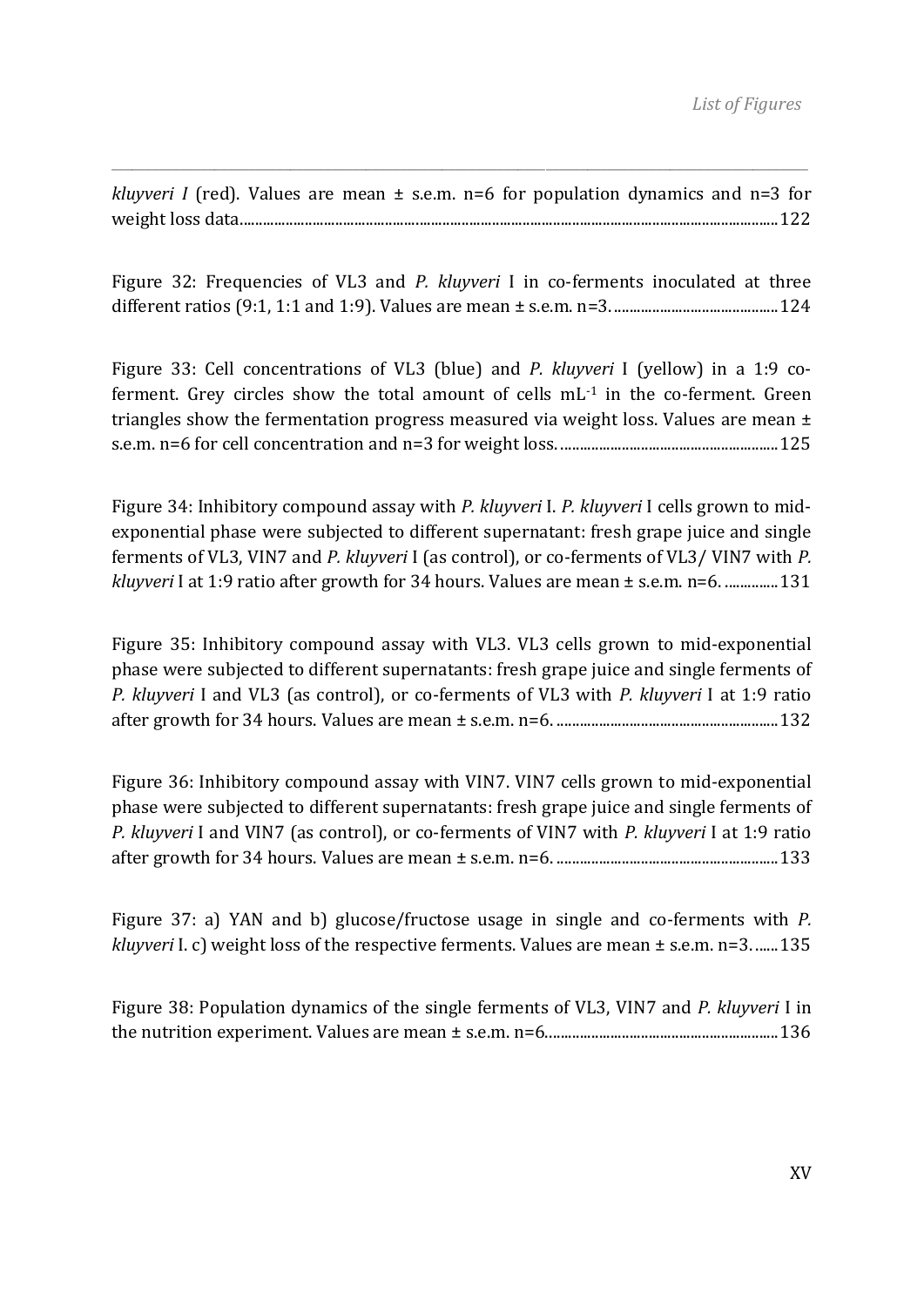Figure 39: Population dynamics of *P. kluyveri* I, VL3 and VIN7 in synthetic media with proline as sole nitrogen source and 200 g L<sup>-1</sup> glucose as carbon source. Values are mean ± s.e.m., n=6. .................................................................................................................................................... 139

\_\_\_\_\_\_\_\_\_\_\_\_\_\_\_\_\_\_\_\_\_\_\_\_\_\_\_\_\_\_\_\_\_\_\_\_\_\_\_\_\_\_\_\_\_\_\_\_\_\_\_\_\_\_\_\_\_\_\_\_\_\_\_\_\_\_\_\_\_\_\_\_\_\_\_\_\_\_\_\_\_\_\_\_\_\_\_\_\_\_\_\_\_\_\_\_\_\_\_\_\_

Figure 40: Comparison of population dynamics in grape juice (previous experiments see Section 4.3.1 population dynamics (blue) and Section 4.3.3 nutrition assay (green)) and in synthetic proline media. Values are mean ± s.e.m. n=6. ......................................................... 141

Figure 41: Total cell numbers for *T. delbrueckii* and *S. cerevisiae* after incubation in SelMed and PIM1. 10, 103 and 105 represent the starting concentration (cells mL‐1) of *S. cerevisiae* in the media. mean ± s.e.m.; n=3 for samples with starting concentration of 10 *S. cerevisiae* cells mL‐1 and n=2 for all others. .................................................................................. 162

Figure 42: a) sterile bark pieces submerged in lab yeast mix; b) sterile soil submerged in lab yeast mix. .................................................................................................................................................. 163

Figure 43: Total cell concentration for *T. delbrueckii* and *S. cerevisiae* after recovering from bark and soil samples using different pre-isolation techniques and two different media, SelMed and PIM1 respectively. Initial concentration of 103 cells mL‐1 *S. cerevisiae* in 108 cells mL‐1 of *T. delbrueckii* cells. Mean ± s.e.m.; n=3. ....................................................... 164

Figure 44: Total cell count for *S. cerevisiae* and *T. delbrueckii* after five days (red) compared to day zero (yellow). Mean  $\pm$  s.e.m. (on day five); n=9 for counts on day five. .............................................................................................................................................................................. 166

Figure 45: Cell counts of living (white) and dead (blue) *S. cerevisiae* and *T. delbrueckii* cells after five days of incubation in SelMed and PIM1 respectively. Mean ± s.e.m.; n=9. .............................................................................................................................................................................. 167

Figure 46: Changes of living (open triangle and square) to dead (blue triangle and square) *T. delbrueckii* cells in SelMed (square) and PIM1 (triangle) over 48 hours. Mean ± s.e.m.; n=3. ................................................................................................................................................... 168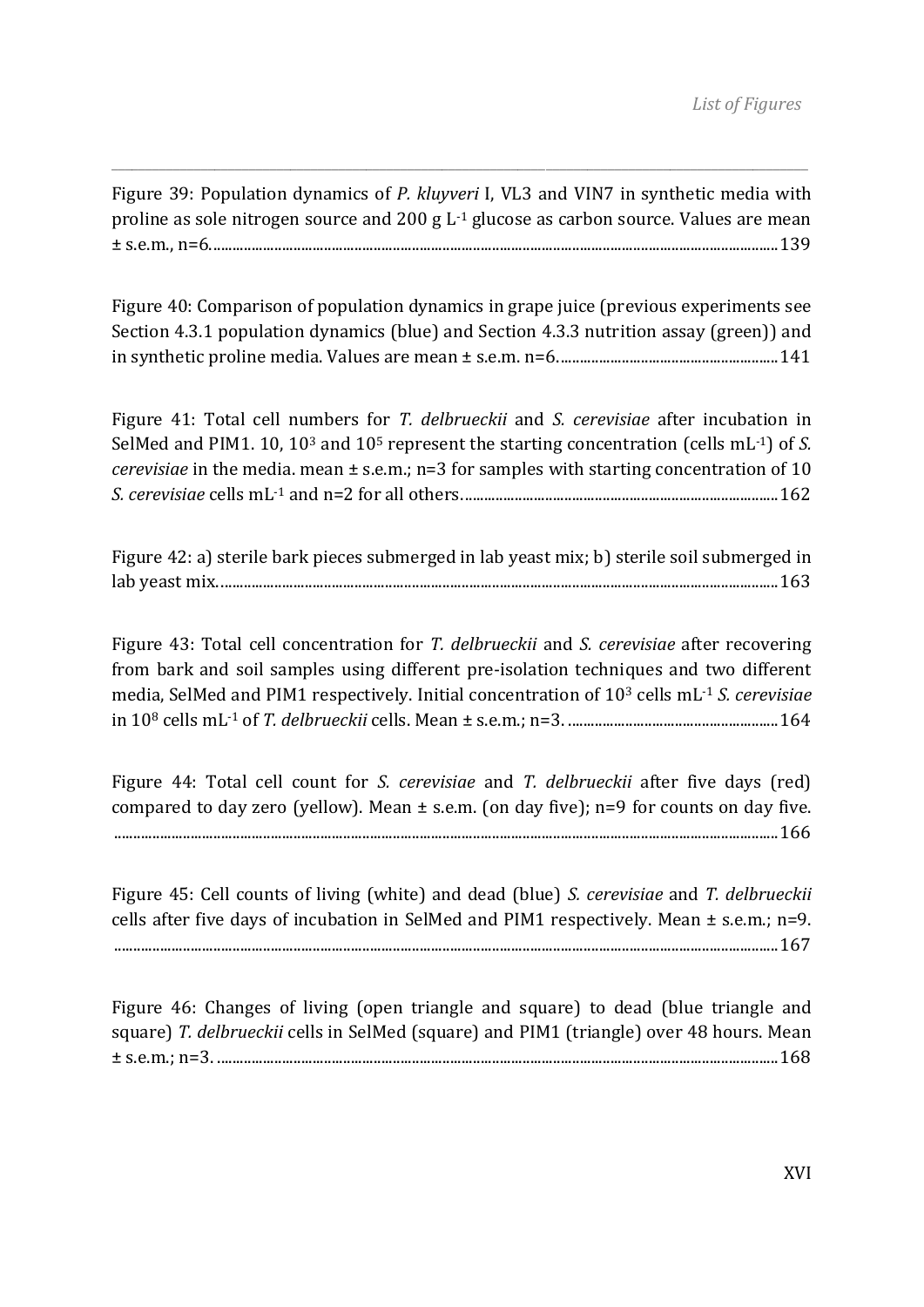\_\_\_\_\_\_\_\_\_\_\_\_\_\_\_\_\_\_\_\_\_\_\_\_\_\_\_\_\_\_\_\_\_\_\_\_\_\_\_\_\_\_\_\_\_\_\_\_\_\_\_\_\_\_\_\_\_\_\_\_\_\_\_\_\_\_\_\_\_\_\_\_\_\_\_\_\_\_\_\_\_\_\_\_\_\_\_\_\_\_\_\_\_\_\_\_\_\_\_\_\_ Figure 47: Consumer tasting sheet to rate the aroma and flavor of each wine................. 174

Figure 48: Consumer tasting: difference test example sheet. ................................................... 175

Figure 49: Fermentation progress measured via weight loss for the *Saccharomyces* senso stricto group yeasts screened for 3MH and 3MHA release (see Figure 16). Values are mean ± s.e.m, n=3. ................................................................................................................................ 180

Figure 50: Fermentation progress measured via weight loss for the two *Candida* species releasing high concentrations of 3MH and the two *Pichia* species releasing high concentrations of 3MHA (see Figure 17). Values are mean ± s.e.m., n=3. ........................... 181

Figure 51: Fermentation progress measured via weight loss for the non‐*Saccharomyces* species screened for  $3MH$  and  $3MHA$  production (see Figure 17). Values are mean  $\pm$ s.e.m., n=3......................................................................................................................................................... 182

Figure 52: Fermentation progress measured via weight loss in single and co-ferments of VL3 and *C. zemplinina* I and II and *P. kluyveri* I and II. Only the single ferments are shown in the legend as all the other co-ferments regardless of the starting ratio cluster right below the VL3 single ferment indicating a finished fermentation. These ferments were conducted at 25°C. Also see Figure 19. Values are mean ± s.e.m., n=3....................... 183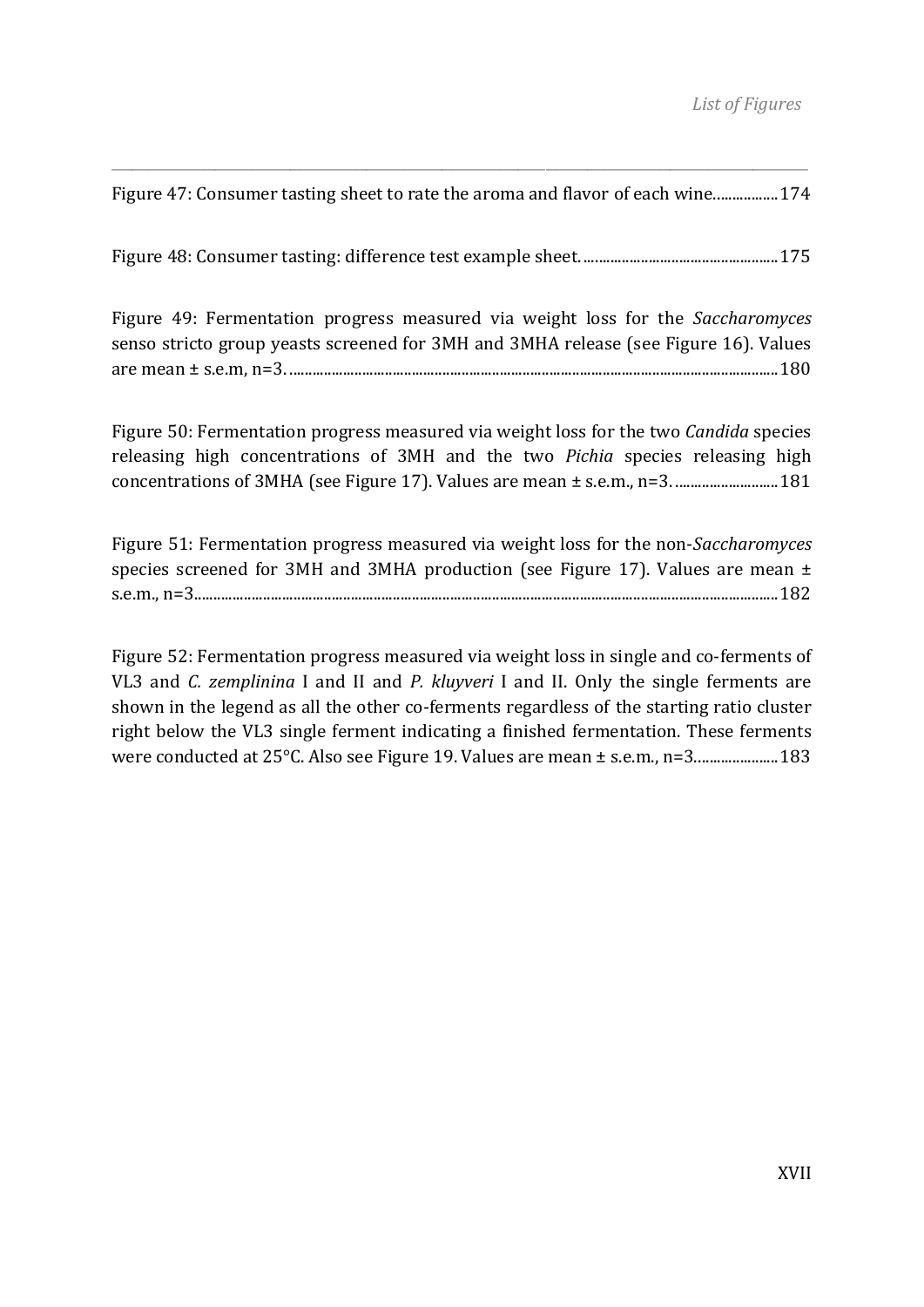### List of Tables

| Table 1: Components of SelMed and YPD media (all %=w/v, except ethanol which is |  |  |  |  |
|---------------------------------------------------------------------------------|--|--|--|--|
|                                                                                 |  |  |  |  |

\_\_\_\_\_\_\_\_\_\_\_\_\_\_\_\_\_\_\_\_\_\_\_\_\_\_\_\_\_\_\_\_\_\_\_\_\_\_\_\_\_\_\_\_\_\_\_\_\_\_\_\_\_\_\_\_\_\_\_\_\_\_\_\_\_\_\_\_\_\_\_\_\_\_\_\_\_\_\_\_\_\_\_\_\_\_\_\_\_\_\_\_\_\_\_\_\_\_\_\_\_

Table 2: Microsatellite primer set used for *S. cerevisiae* strain differentiation. ................... 28

Table 3: Restriction patterns of isolates from Matua Valley vineyard samples obtained by digesting ITS sequences with *Hinf*I and *Hae*III, respectively. The numbers reflect band sizes in base pairs, judged visually comparing them to a size marker. The numbers refer to the frequencies of the particular restriction pattern. The 26S DNA of a member of each pattern was sequenced and the closest match found in the Genbank database (NCBI) is listed with its accession number and similarity. ........................................................... 30

Table 4: Yeasts isolated from beehives in Mangere Bridge and Beesonline in winter (June to September 2005) and spring (November 2005). Total bp refers to the size of the ITS PCR product as visually compared to a size marker. The numbers of *Hinf*I and *HaeIII* reflect band sizes in base pairs (bp) as compared to a size marker on a 1.5% (w/v) agarose gel. \*26S DNA comparison instead of ITS sequence. ......................................... 42

| Table 5: Organoleptic characteristics of volatile thiols identified in Sauvignon Blanc.<br><sup>1</sup> Tominaga et al. (1998a), <sup>2</sup> Darriet et al. (1995), <sup>3</sup> Tominaga et al. (1996);*in aqueous |
|----------------------------------------------------------------------------------------------------------------------------------------------------------------------------------------------------------------------|
|                                                                                                                                                                                                                      |
|                                                                                                                                                                                                                      |
| Table 8: Saccharomyces sensu stricto yeasts screened for 3MH and 3MHA release60                                                                                                                                      |
| Table 9: Non-Saccharomyces yeasts screened for 3MH and 3MHA release 61                                                                                                                                               |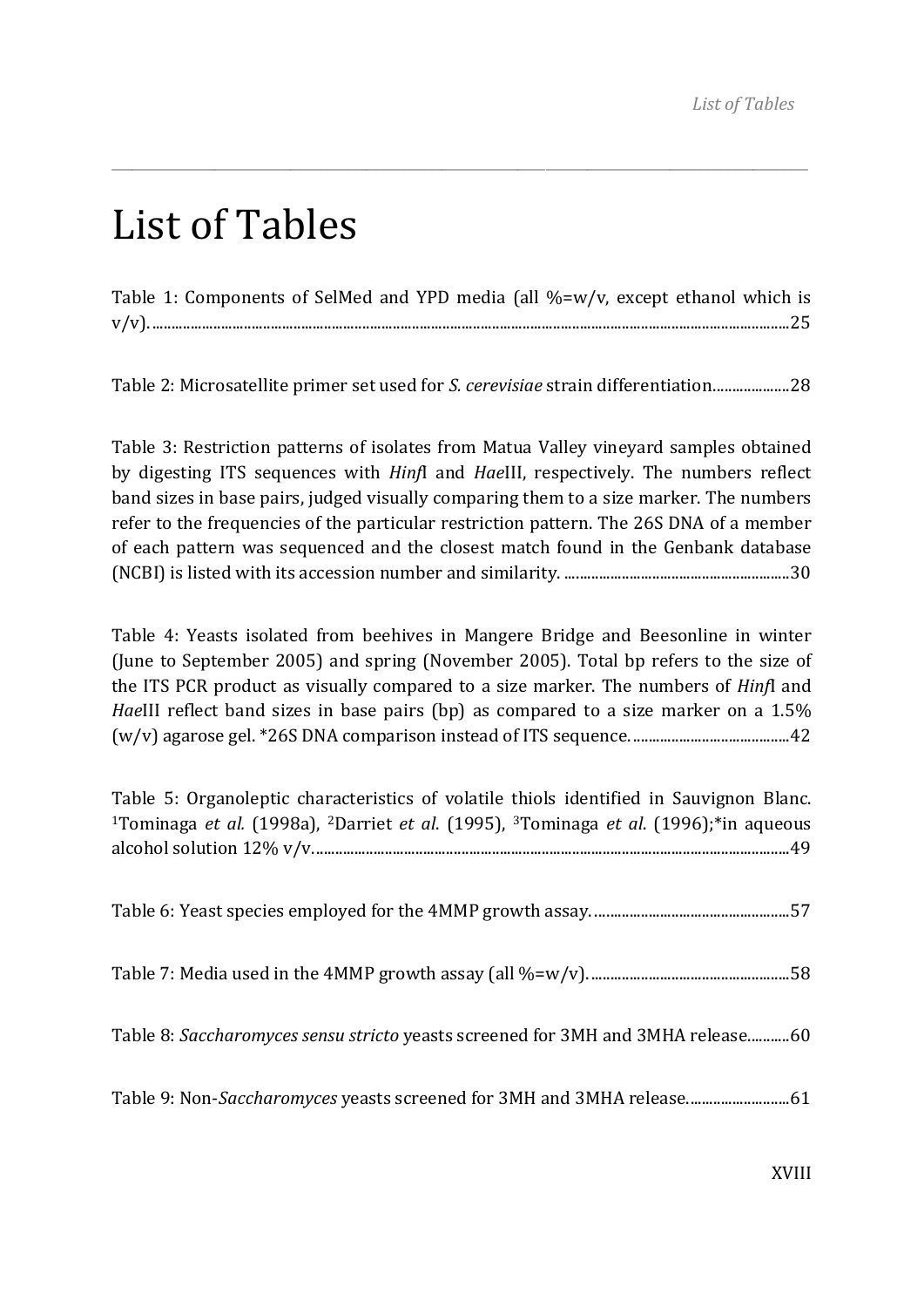| Table 10: Commercial yeast strains used in co-fermentation experiments together with                                                                                        |
|-----------------------------------------------------------------------------------------------------------------------------------------------------------------------------|
| Table 11: Inoculum concentrations for VL3 and P. kluyveri I to test the effect of varying<br>inoculum concentrations on 3MH and 3MHA release in VL3 single ferments and co- |
|                                                                                                                                                                             |
| Table 13: Preferences of the different groups concerning aroma, taste and the most                                                                                          |
| Table 14: Set up of inhibitory compound assay for P. kluyveri I; co= co-ferment 119                                                                                         |
| Table 15: Set up of inhibitory compound assay for VL3 and VIN7; co= co-ferment 120                                                                                          |
| Table 16: Comparison of the media used by Mortimer and Polsinelli (1999) and<br>Sniegowski et al. (2002) for isolation of Saccharomyces species (all concentrations w/v     |
| Table 17: Yeast mixtures utilized to explore the limitations of the isolation protocols of                                                                                  |
| Table 18: Composition of PIM2 medium and four other media to test the single<br>components of the PIM2 medium (all% w/v, unless otherwise indicated).  169                  |
|                                                                                                                                                                             |
| Table 20: PIM 2 medium test with different Saccharomyces and non-Saccharomyces                                                                                              |

\_\_\_\_\_\_\_\_\_\_\_\_\_\_\_\_\_\_\_\_\_\_\_\_\_\_\_\_\_\_\_\_\_\_\_\_\_\_\_\_\_\_\_\_\_\_\_\_\_\_\_\_\_\_\_\_\_\_\_\_\_\_\_\_\_\_\_\_\_\_\_\_\_\_\_\_\_\_\_\_\_\_\_\_\_\_\_\_\_\_\_\_\_\_\_\_\_\_\_\_\_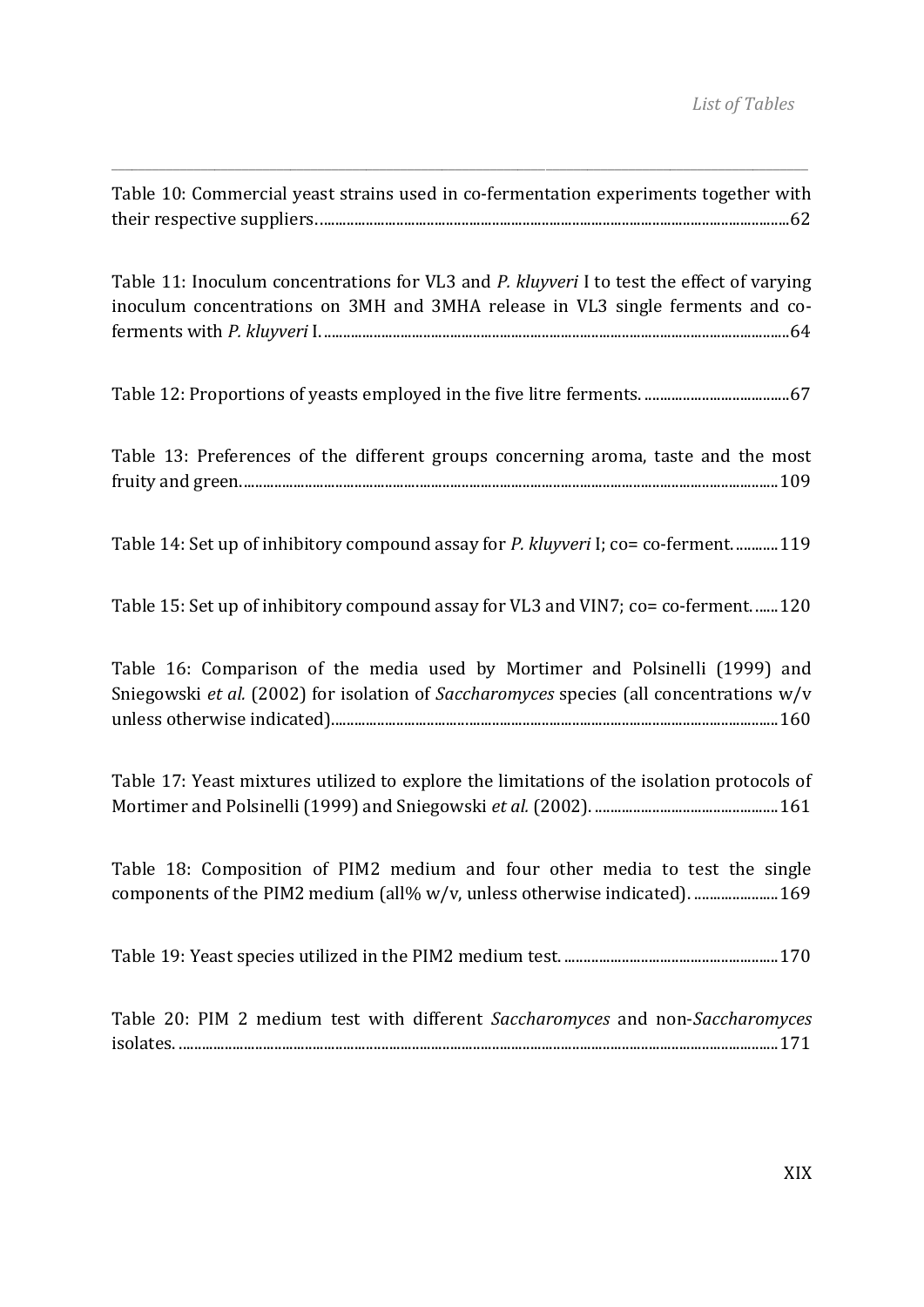# Abbreviations

| #               | number                                                          |
|-----------------|-----------------------------------------------------------------|
| $(NH_4)_2SO_2$  | ammonium sulfate                                                |
| $\rm ^{\circ}C$ | degrees Celsius                                                 |
| 3MH             | 3-mercaptohexan-1-ol                                            |
| 3MHA            | 3-mercaptohexyl acetate                                         |
| 4M2M2MB         | 4-methoxy-2-methyl-2-mercaptobutane                             |
| 4MMP            | 4-mercapto-4-methylpentan-2-one                                 |
| AA              | $amino$ $acid(s)$                                               |
| AWRI            | Australian Wine Research Institute                              |
| <b>BC</b>       | before christ                                                   |
| <b>BHA</b>      | butylated hydroxyanisole                                        |
| bp              | base pair                                                       |
| <b>CBS</b>      | Centraalbureau voor Schimmelcultures (Utrecht, The Netherlands) |
| ctu(s)          | colony forming unit(s)                                          |
| CO <sub>2</sub> | carbon dioxide                                                  |
| <b>DMDC</b>     | dimethyl dicarbonate                                            |
| <b>DNA</b>      | deoxyribonucleoic acid                                          |
| dNTP(s)         | deoxynucleotide triphosphate(s)                                 |
| <b>ESR</b>      | <b>Environmental Science and Research Institute</b>             |
| <b>FRST</b>     | Foundation for Research, Science and Technology                 |

*\_\_\_\_\_\_\_\_\_\_\_\_\_\_\_\_\_\_\_\_\_\_\_\_\_\_\_\_\_\_\_\_\_\_\_\_\_\_\_\_\_\_\_\_\_\_\_\_\_\_\_\_\_\_\_\_\_\_\_\_\_\_\_\_\_\_\_\_\_\_\_\_\_\_\_\_\_\_\_\_\_\_\_\_\_\_\_\_\_\_\_\_\_\_\_\_\_\_\_\_\_*